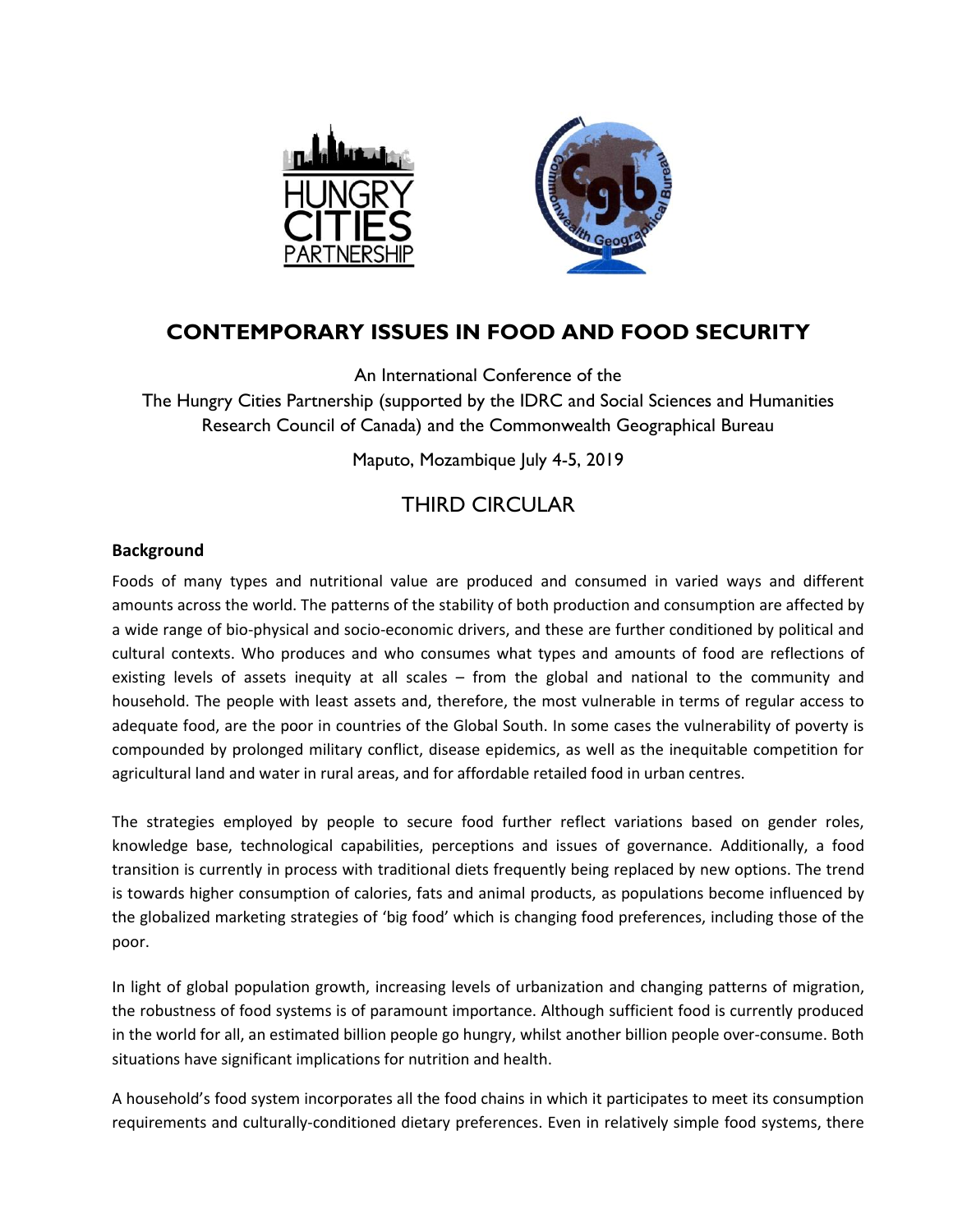is a need for some items that are produced outside the local area, and these have to be purchased or otherwise obtained through social networks. Urban populations, in particular, are highly dependent on the cash economy to secure food, which makes them vulnerable to the effects of rising food prices. It appears that a blend of formal and informal livelihoods and food systems in both rural and urban contexts increases the resilience of the poor to access food with limited assets. Vulnerability and resilience are manifest in a variety of situations, and the aspects of vulnerability to which populations fall victim tend to be locationand society-specific.

\*\*\*\*\*\*\*\*\*\*\*\*\*\*\*\*\*\*\*\*\*\*\*\*\*\*\*

## **Conference Themes**

Papers are invited on themes relating to food and food security, including:

- 1. Food production, global and local challenges and cases of good practice
- 2. Food consumption, rural and urban challenges and solutions
- 3. Food, nutrition and health
- 4. Gender roles in food systems
- 5. Food in the formal and informal sectors
- 6. The role of migration in food production and consumption patterns and preferences
- 7. Food security in the context of natural disasters and in the face of armed conflict and disease pandemics
- 8. The politics of food, food policy and governance.

## **Conference Logistics**

#### **The venue for the Conference: Radisson Blu Hotel, Maputo**

#### **Registration: USD 150**

Includes: Conference facilities Arrival Coffee in the morning Break (tea/coffee/juice/sandwiches) Lunch Afternoon Break (tea/coffee/juice/pastry)

## **Accommodation**

**It is** advisable to make hotel bookings along with ground transport arrangements from the airport, and obtain advice on the best options if you do not select the Radisson Blu, through the conference agent, Lutfiyyah, who can be contacted at: [lutfiyyah@mozambiquetravel.com](mailto:lutfiyyah@mozambiquetravel.com)

As a guide, the Radisson Blu **c**onference package rates for standard room, including breakfast and WiFi: Double occupancy – USD 112 per person per night Single occupancy - USD 197 per person per night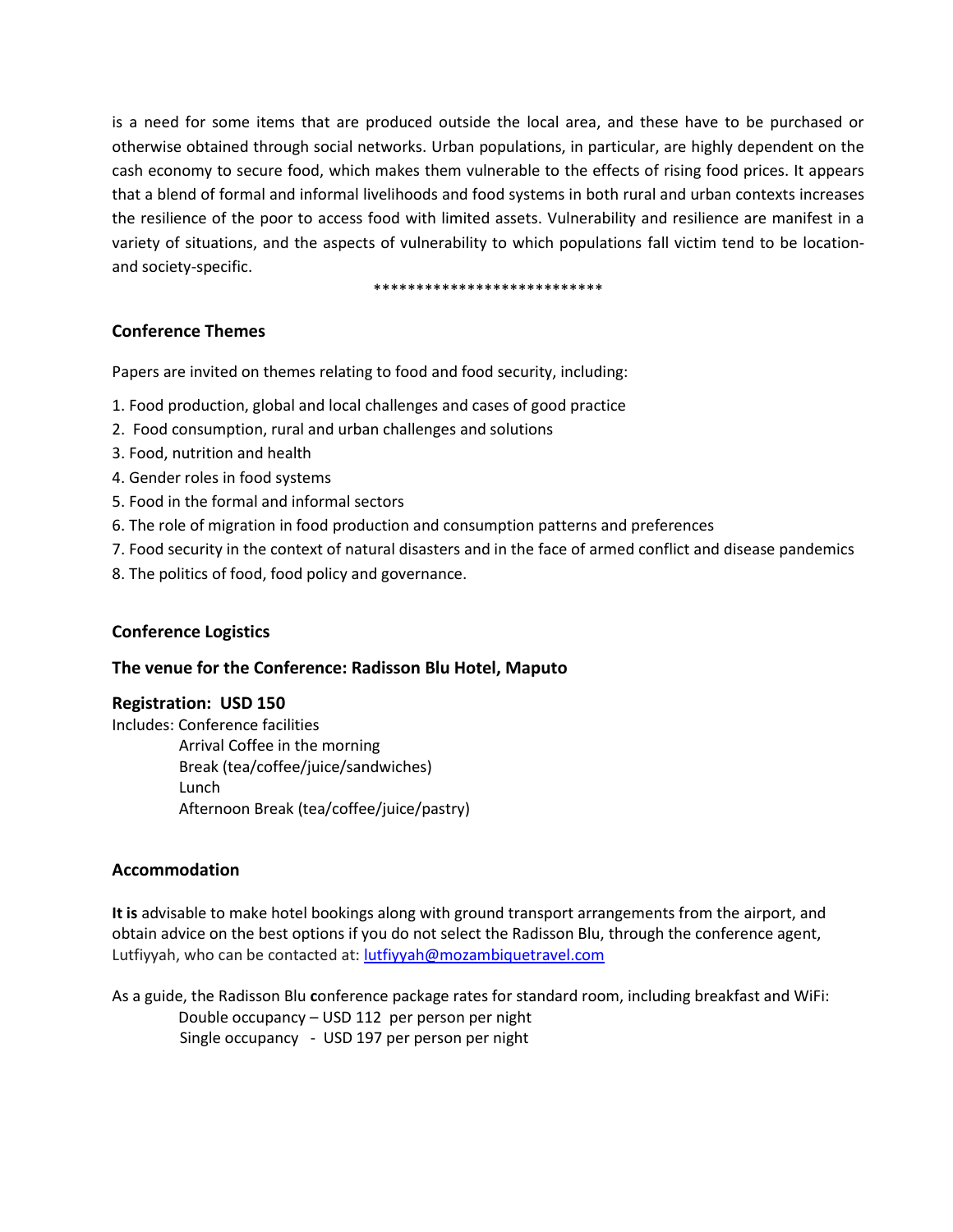#### **Other hotel options at lower rates are indicated below**

|                | Hotel                | Address                 | Telephone     | e-mail/web page             | Price in   | Price      |
|----------------|----------------------|-------------------------|---------------|-----------------------------|------------|------------|
|                |                      |                         |               |                             | <b>MTs</b> | in         |
|                |                      |                         |               |                             |            | <b>USD</b> |
|                |                      |                         |               |                             |            |            |
| $\mathbf{1}$   | <b>Hotel Africa</b>  | Av. Agostinho Neto 1103 | $+258$        | www.hotelafricaresidencialm | $5,000^1$  | 83         |
|                | Residencial          |                         | 21319191/2    | oz.com                      |            |            |
|                |                      |                         |               |                             |            |            |
| $\overline{2}$ | Hotel Kahina         | Av. Emilia Dausse 480   | +258 21326404 | www.hotelkahinamoz.com      | $1,700^2$  | 29         |
|                |                      |                         |               |                             |            |            |
|                |                      |                         |               |                             | $2,000^3$  | 34         |
|                |                      |                         |               |                             |            |            |
| 3              | <b>Hotel Kapital</b> | Av. Mao Tsé Tung 695    | $+258$        | reservas@hotelkapitalmoz.co | $4,900^4$  | 82         |
|                |                      |                         | 84 865 555    | $\underline{\mathbf{m}}$    | (double    |            |
|                |                      |                         |               |                             | room)      |            |
|                |                      |                         | $+258$        | www.hotelkapitalmoz.com     |            |            |
|                |                      |                         | 83 215 555    |                             |            |            |
|                |                      |                         |               |                             |            |            |
| $\overline{4}$ | Hotel Hoyo-          | Av. Francisco Orlando   | $+258$        |                             | WiFi in    | $$60 -$    |
|                | Hoyo                 | Magumbwe 837, Maputo    | 21 491 500    |                             | public     | \$70       |
|                |                      | 1100, Mozambique        |               |                             | areas      |            |
|                |                      |                         |               |                             |            |            |

- Taxi: from \$5-\$7 per trip

Restaurant and pizarries nearby.

**VISAS.** Visitors of all nationalities are required to purchase a Visa for Mozambique at the entry point, at a cost of USD 50.

# **Prospective participants are invited to submit abstracts of papers by April 26, 2019.**

These should be sent to Professor Elizabeth Thomas-Hope, The University of the West Indies, Mona, Kingston, Jamaica[: elizabeth.thomashope@uwimona.edu.jm](mailto:elizabeth.thomashope@uwimona.edu.jm) and Dr. Ines Raimundo, Universidade Eduardo Mondlane, Maputo, Mozambique: [inesmacamo@gmail.com](mailto:inesmacamo@gmail.com)

 $\overline{a}$ 

 $<sup>1</sup>$  Includes breakfast and internet</sup>

 $2$  With individual/or in room toilet, but no internet neither breakfast. Internet available in loby.

 $3$  Shared toilet/bathroom and no internet in rooms neither breakfast. Internet available in loby.

<sup>4</sup> Breakfast, internet and TV cable